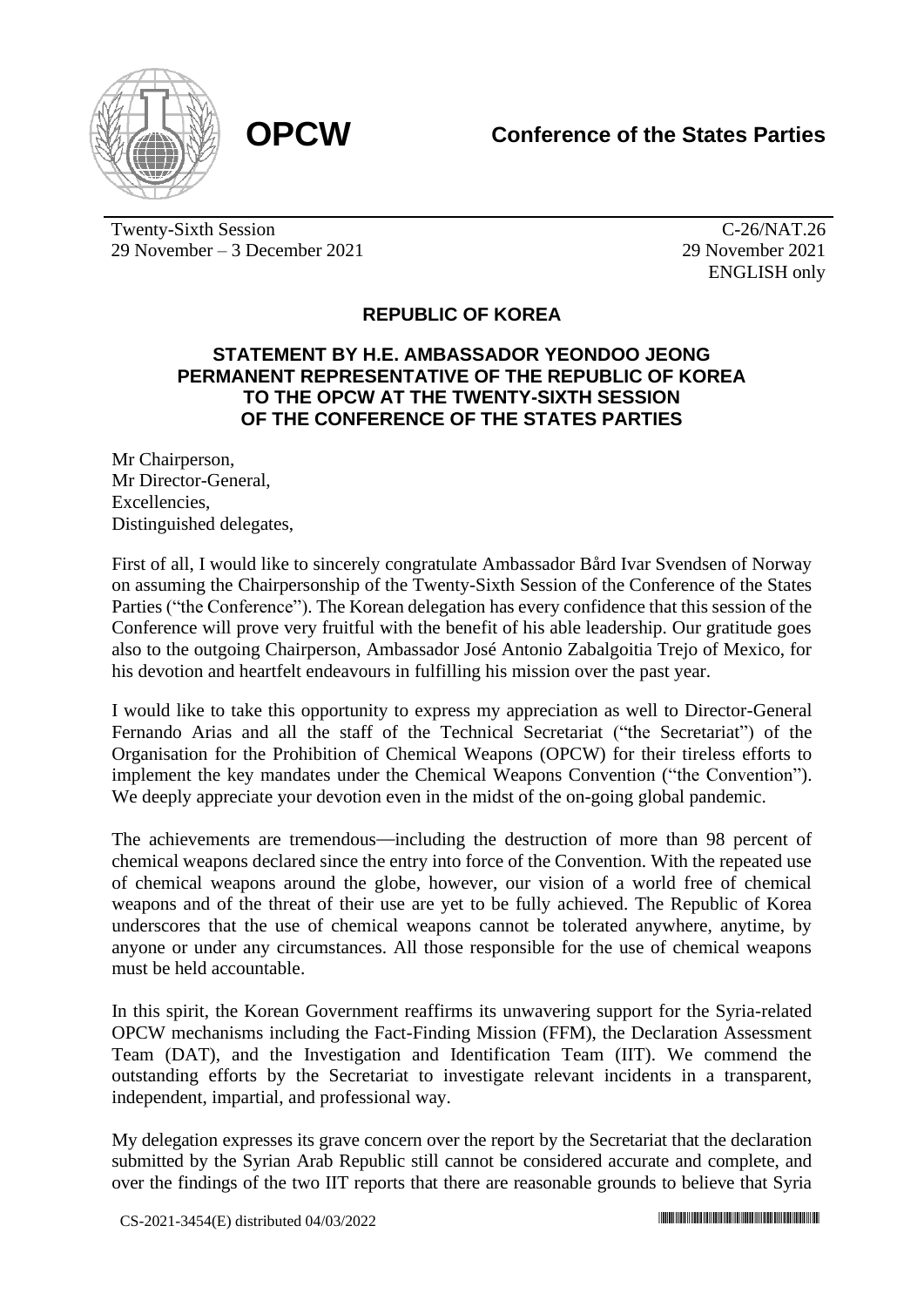C-26/NAT.26 page 2

used chemical weapons. We call on the Syrian Arab Republic, as a State Party to the Convention, to immediately take necessary actions to redress the situation and come into compliance with the Convention, as called for by the Conference decision C-25/DEC.9 (dated 21 April 2021) supported by the Republic of Korea as a co-sponsor.

It is also regrettable that cooperation between Syria and the Secretariat has proved more difficult and this has a negative impact on relevant OPCW activities. We strongly urge Syria to fully cooperate with the Secretariat to address all outstanding issues and ensure that Syria-related OPCW missions operate in an effective and timely manner.

The use of a nerve agent of a novichok group in poisoning Mr Alexei Navalny in August 2020, which was confirmed by the OPCW, is an ongoing serious concern for all States Parties which hampers our efforts to achieve a world free of chemical weapons. The Republic of Korea opposes, in the strongest possible terms, any use of chemical weapons and emphasises once again that all those responsible for chemical weapons use must be held accountable for their inexcusable crimes.

In this regard, we encourage the Russian Federation, on whose territory the attack took place, to fully cooperate with the Secretariat to disclose all the circumstances surrounding this use of a chemical weapon in a transparent and impartial manner.

As threats emanating from developments in the field of chemistry are steadily evolving, States Parties should engage in utmost efforts to uphold the international norm against the re-emergence of chemical weapons including new types of potential chemical weapons agents. My delegation is particularly concerned that central nervous system-acting chemicals (CNS- acting chemicals) could potentially be used as chemical weapons under the guise of law enforcement activities. It is against this backdrop that Korea co-sponsored the draft decision on "Understanding Regarding the Aerosolised Use of Central Nervous System-Acting Chemicals for Law Enforcement Purposes".

We are of the view that the draft decision on the table does not create any new obligations for States Parties and intends to identify our common understanding that using CNS-acting chemicals in aerosolised form, which is likely to result in permanent harm or death, is inconsistent with law enforcement purposes as a purpose not prohibited under the Convention. My delegation reiterates its full support for this draft decision and asks all States Parties to join in rendering their support for this meaningful step.

Korea believes that the draft of the first-ever biennial Programme and Budget for 2022–2023 is proportionate and well organised for the OPCW to successfully implement vital work in accordance with the Convention. We support the draft proposal submitted to the Conference and encourage all States Parties to pay their full assessed contributions in a timely manner, which is imperative to ensure that the Organisation is fully equipped with optimal resources. Likewise, we expect that the Organisation will use the contributions most effectively and efficiently in delivering its duties.

Upgrading the current OPCW Laboratory into a new Centre for Chemistry and Technology (ChemTech Centre) will be key in enhancing the capacity of the Organisation to meet various needs of States Parties and in addressing evolving threats in the future. As the first State Party to have made voluntary contributions to the initiative in 2017, the Republic of Korea reaffirms its continued commitment to support the project, and it is pleased to pledge additional funding of EUR 110,000 to this end. We look forward to the successful establishment of the ChemTech Centre as scheduled.